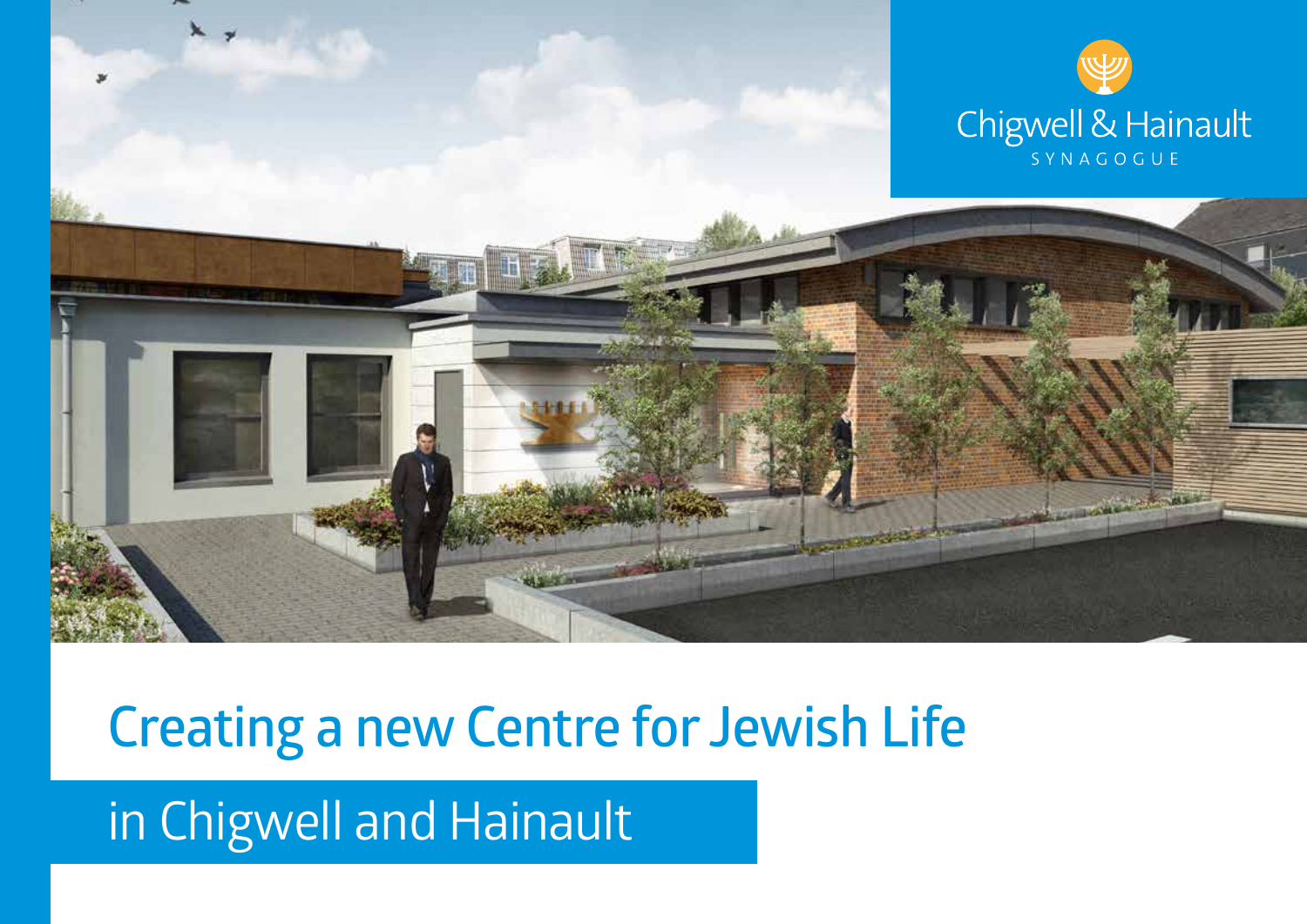| <b>Our vision</b>               | 3  |
|---------------------------------|----|
| The proposal                    | 4  |
| Overview of the community       | 5  |
| Demographic changes in Chigwell | 6  |
| Why we need the redevelopment   | 7  |
| <b>Programming</b>              | 8  |
| <b>Security</b>                 | 9  |
| The works                       | 9  |
| <b>Timing</b>                   | 9  |
| The main proposals              | 10 |
| <b>Budget</b>                   | 11 |
| <b>Sugar Family commitment</b>  | 11 |
| <b>Community Fundraising</b>    | 11 |
| <b>Contact details</b>          | 12 |

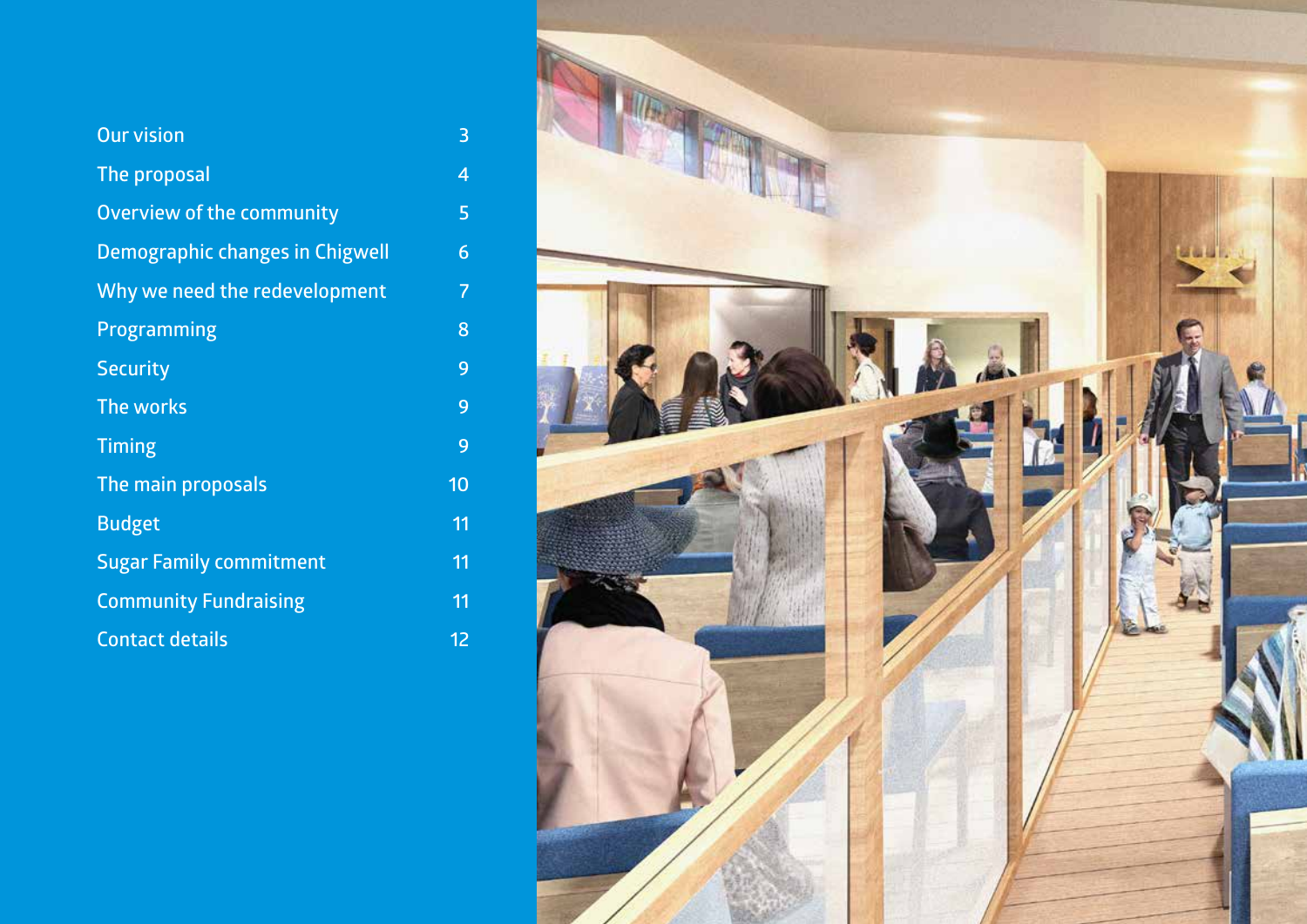### **Our vision**

**Our vision is to make the Shul a community centre, a family home, so that whatever your age, gender or level of observance you will feel welcomed by its modern look, inclusive atmosphere and the thriving community within.**

Our community is growing, particularly amongst the younger age groups, and those with young children. The buildings must evolve to meet the changing needs of the times and to match the vibrancy of the community.

We want to fulfil the requirements expressed by the community in our last survey and subsequent dialogue.

To do this, to cater for the next 20 years, there is an urgent and obvious need to improve the infrastructure within which we pray, learn, play and celebrate. This proposal sets out how, by adding areas to the Shul, repurposing others, and brightening up the whole estate, we can provide a building fit for a growing, successful, welcoming community.

Chigwell and Hainault needs the changes outlined in this brochure to allow the community to grow successfully and provide the environment and facilities for the future.

<u>ح</u>

3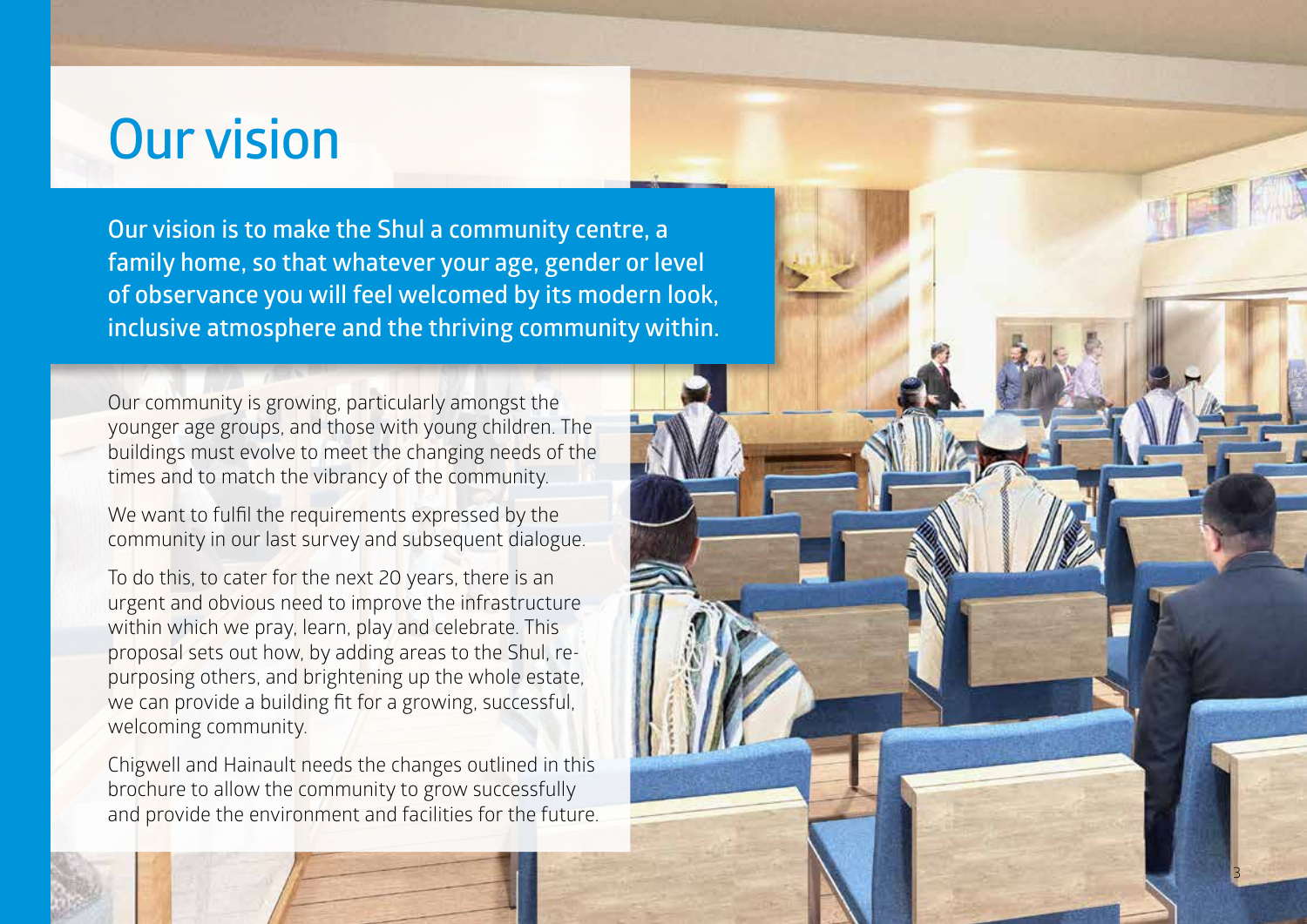

*Chigwell & Hainault is the*<br> *jewel in the crown of Unite*<br> *Sunggogue communities jewel in the crown of United Synagogue communities. "*

Rabbi Lord Jonathan Sacks z"l

# **The proposal**

This proposal sets out the need for a radical redevelopment of Chigwell and Hainault Synagogue and takes into account all of the changes we are making to services and facilities following the COVID experience.

Our building is outdated and no longer fit for purpose. With our young demographic, large and still growing membership and educational events attracting world-class speakers, we need a building that reflects our vibrancy and engages more of our members more of the time, ensuring an exciting future for our community.

A synagogue is not just a place for prayer but a meeting place (Beit Kenesset). Now more than ever, as we come out of COVID-19, our Beit Kenesset needs to reflect that.

We propose to refurbish all parts of the site, make significant improvements to the layout and facilities, and link the two buildings with a beautiful new foyer.



The effect of this will be to provide a modern bright environment with updated and increased facilities and amenities in a much safer space.

We need to raise £1.35 million to do this as well as upgrade the Community Hall to make it suitable to generate revenue as a viable Simcha Venue. We are thrilled that half this amount has already been pledged by a very generous family, on the condition that the other half is raised from within the community. We know your generous support will help us reach our goal.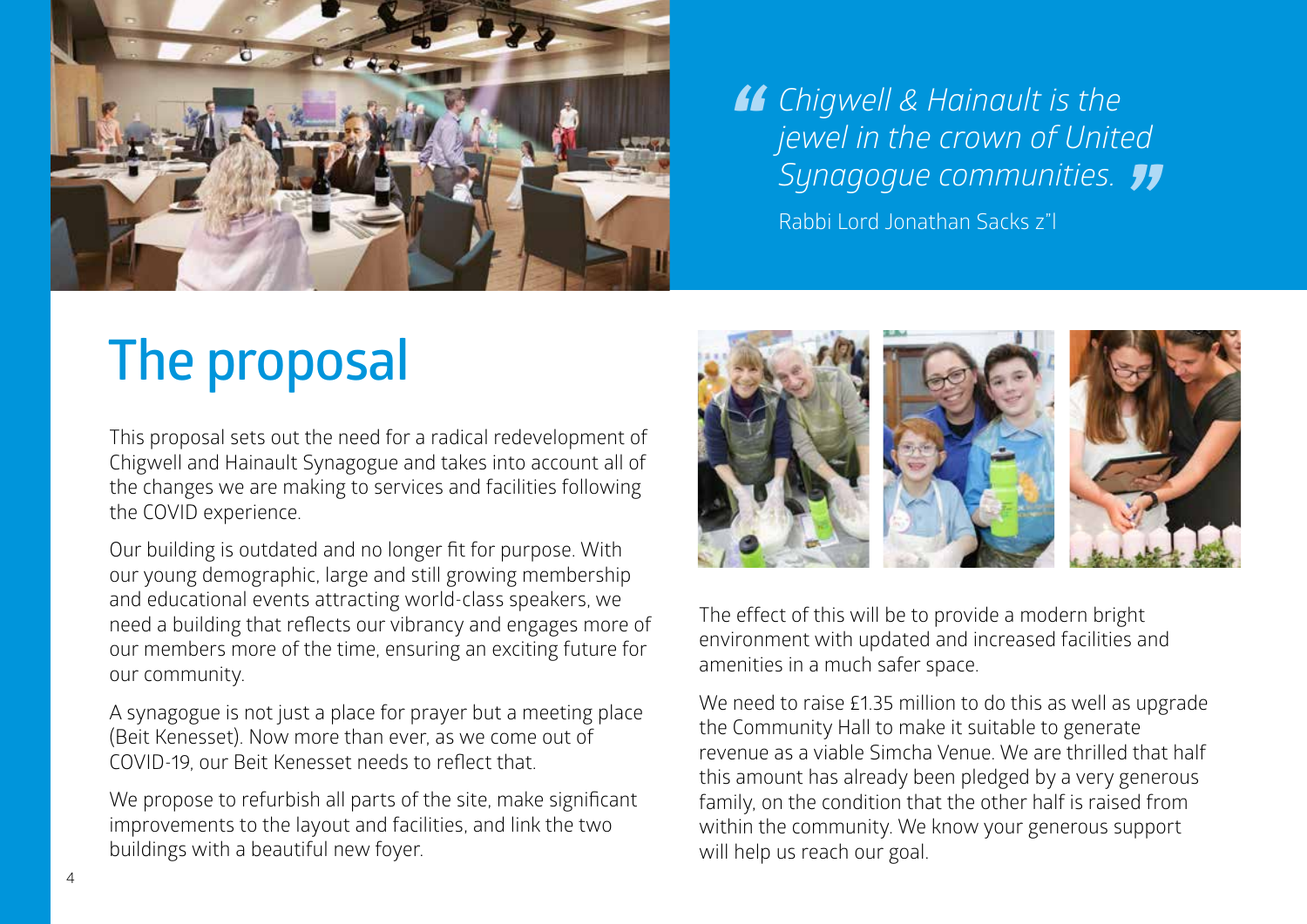

*Last year's Towards 2020 set the bar impossibly high but Reflections 2020*<br>**4** *actually shifted the bar even higher. impossibly high but Reflections 2020 actually shifted the bar even higher. "*

A quote from a shul member

### **Overview of the community**

Just over 43 years ago, the merged Chigwell and Hainault Jewish communities built a permanent home in Limes Avenue, having previously had several temporary locations in members' houses. The first services in our building took place on Rosh Hashanah 1976, with 270 members.

The first services in our building took place on Rosh Hashanah 1976 and since that time we have grown almost six-fold. We have an excellent rabbinic team of Rabbi Baruch and Rebbetzen Nechama Davis, and Community Development Rabbi Rafi and Rebbetzen Chaya Brocha Goodwin, who are all held in high regard by the membership.

Their guidance and leadership is a large contributory factor to our continued development and success. Their commitment to education, engaging programming for our young people and a strong belief in the centrality of Israel to Jewish life ensures a strong following amongst our membership.

Our wonderful staff, lay leaders and volunteers run a very wide variety of activities in the building, catering for every age group. These include the daily Shul nursery, weekly toddler group, Chigs Jewish Youth Club, Bat Mitzvah club, adult education, guest speakers, JACS and of course the daily synagogue services and children's and youth services on Shabbat and festivals.

We aim to be a truly inclusive community, notably around the High Holyday period when we welcome over 1000 adults, toddlers, children and youth for a variety of services.

A recent example of our success and vibrancy was our 'Reflections 2020' programme in February 2020, attended by 233 people. There was an amazing range of sessions from some of today's best Jewish speakers, with food and children's programming provided throughout.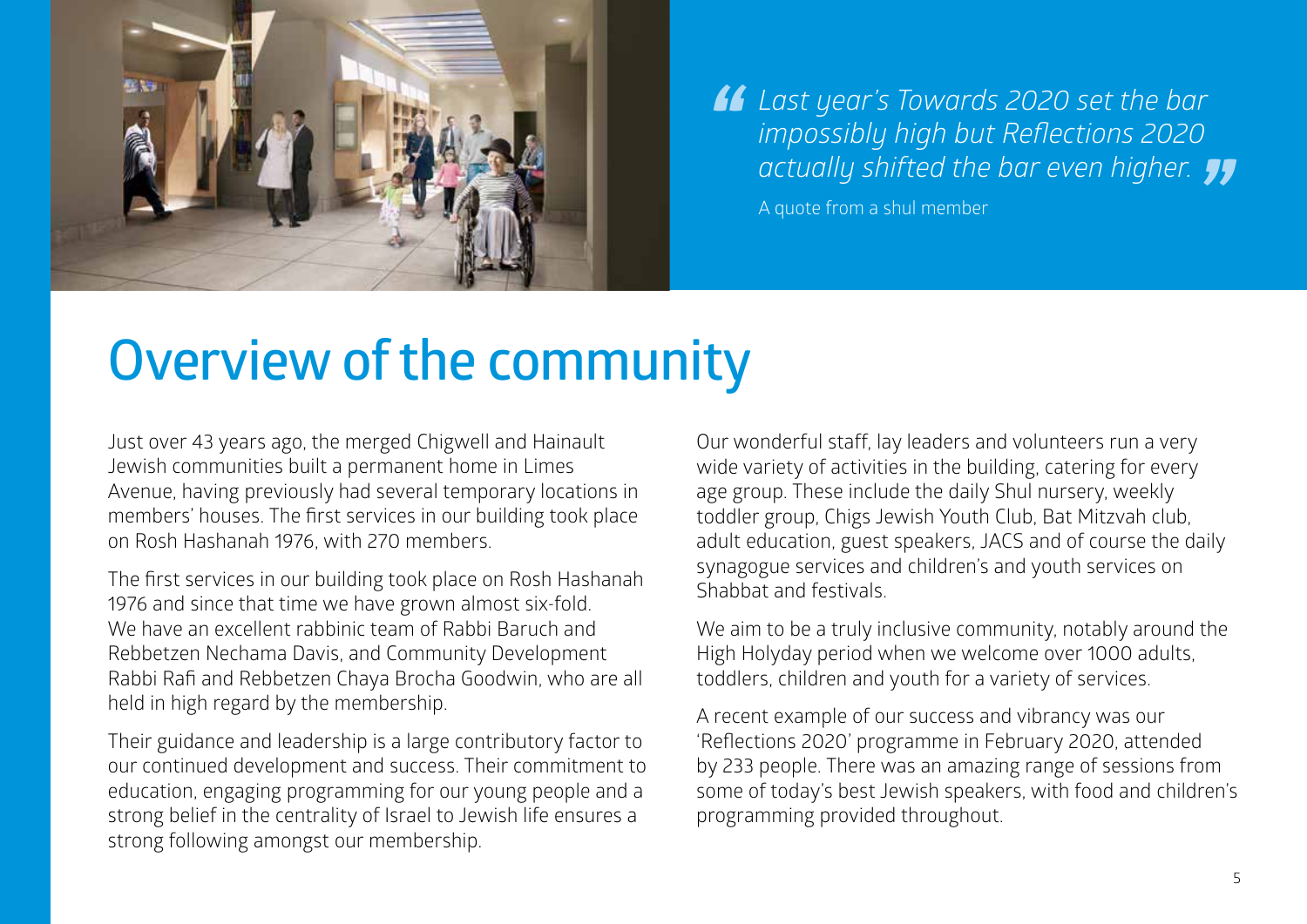

*It's a friendly shul with a great community spirit. It's a vibrant, growing and enthusiastic community. This is a lovely community, with lots of opportunities for us to be part of shul life. " "*

Quotes from shul members

## **Demographic changes in Chigwell**

We are a growing community with one of the youngest average age demographics in the area.

*This coming year we have 32 simchas in Shul.*



We have many more children and a younger overall profile in our community than others in the area. Last year alone we celebrated 43 bar and bat mitzvas.

There is a huge future in this community, with a growing number of younger families. We want a building where everyone can feel comfortable, valued and engaged.

#### **Numbers of children ages 0–18**

| Year | Children |
|------|----------|
| 2015 | 298      |
| 2017 | 304      |
| 2019 | 332      |
| 2020 | ヨン       |

| <b>Age Stats</b> | <b>Male</b> | <b>Female</b> | <b>Total</b> |
|------------------|-------------|---------------|--------------|
| $0 - 3$          | 13          | 14            | 27           |
| $4 - 7$          | 24          | 22            | 46           |
| $8 - 10$         | 23          | 20            | 43           |
| 11               | 13          | 16            | 29           |
| 12               | 8           | 11            | 19           |
| $13 - 15$        | 38          | 34            | 72           |
| $16 - 18$        | 33          | 27            | 60           |
| unknown          | 10          | 4             | 14           |
| <b>Total</b>     | 162         | 148           | 310          |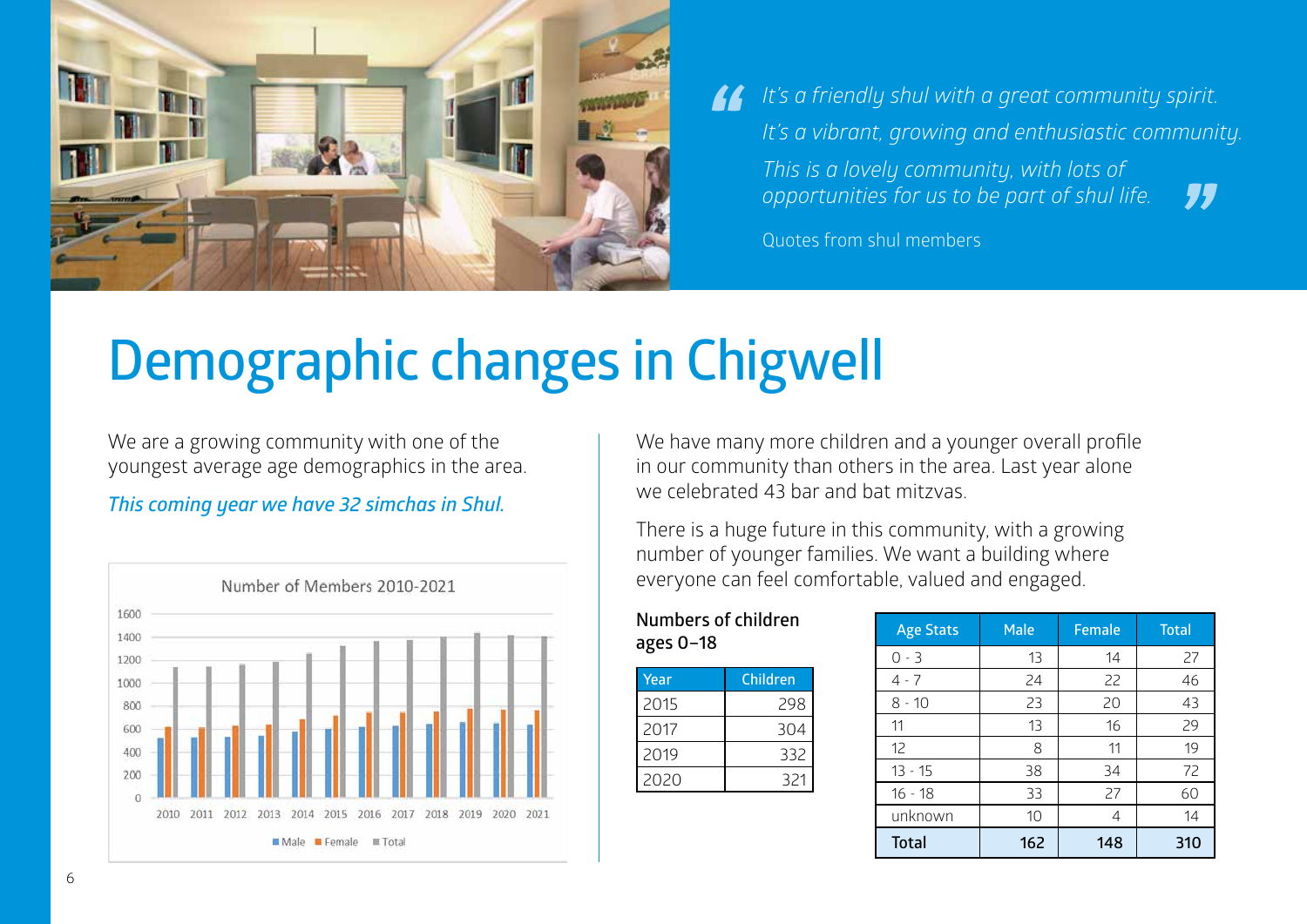The continued growth in Shul membership is extremely positive and, with our very young demographic, it looks set to increase.

In 1998 the building was refurbished and the community hall was added to meet the increased membership at that time, but no updates have been made since. The partitions, offices and toilets have remained largely unchanged since they were built in 1976.

### **Why we need the redevelopment**

#### **Today:**

- the whole architectural experience is dark and drab. especially the current entrance area which is poorly lit, cramped and unwelcoming
- the amenities for children and youth are very poor. Toddlers' services have to be conducted in a corridor on rusty chairs. The over 8s and youth services are held in the room where the kiddush is being set up. Our young people deserve better
- the arrangement of seating in the Shul causes many women and girls to feel marginalised and disengaged. Women and girls are seated at the back of the hall, unable to hear or see the main focus of services as well as the men can, which can be especially problematic during one of our frequent family simchas



- the scope of services and programming has changed substantially. Our Rabbinic Team, working closely with lay members, is looking at ways to make services and events more appealing, where Jewish education and prayer can take place in a more meaningful environment – not simply 'frontal teaching' from the pulpit in Shul. We often have top speakers giving multiple-stream lectures, in facilities that are woefully inadequate
- the toilets are shabby and in great need of replacement
- the security of the Shul needs to be upgraded. The current system is old and the cameras and other security hardware need updating. The front entrance in particular has very poor security, with just a low gate separating it from the road.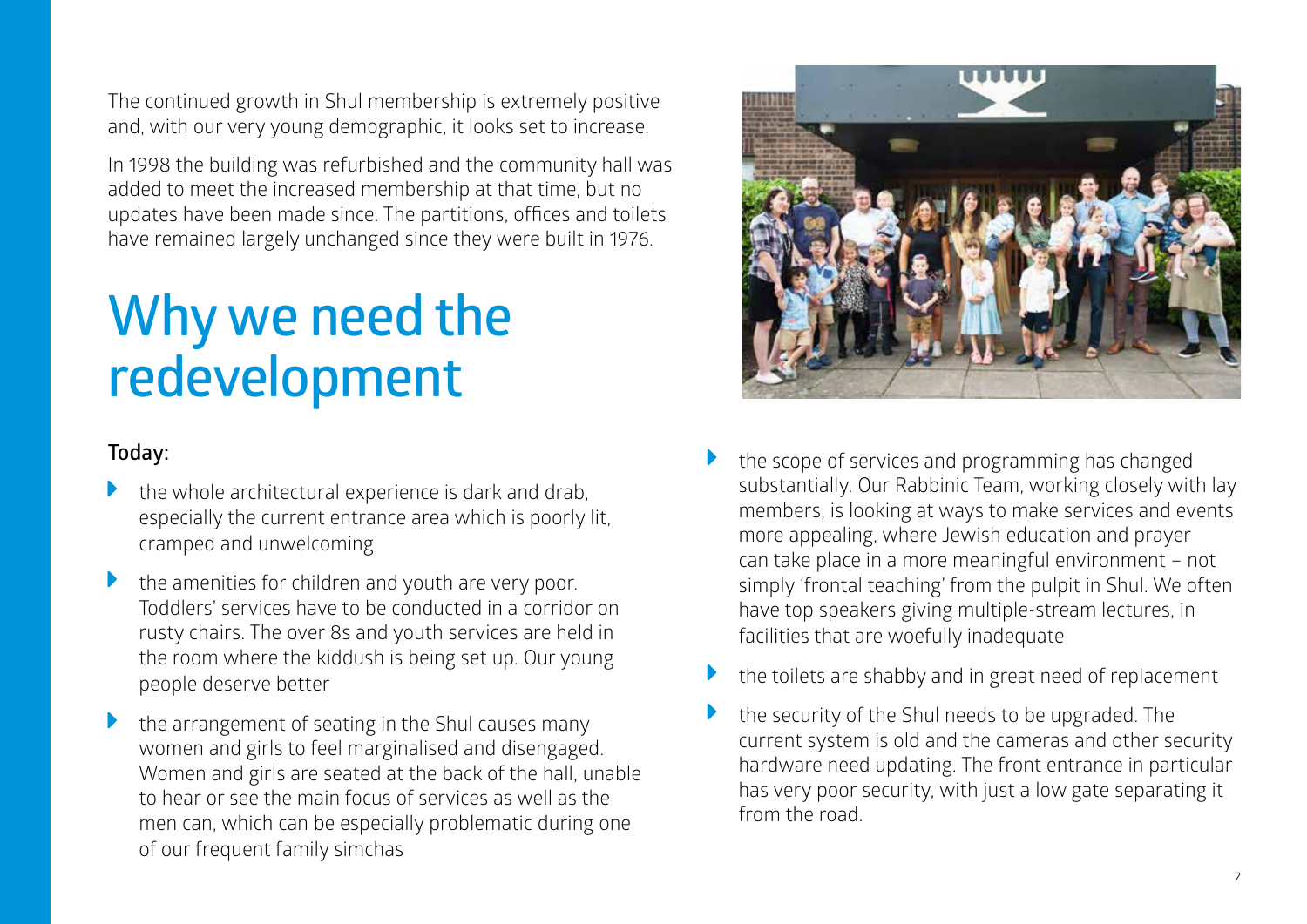# **Programming**

The facilities on our current site have restricted our programming. For example, on a Shabbat morning we simply don't have enough room for all the Children's services and the Toddlers' service has been held in a passageway.

The following are examples of changes that can now be planned with the new facilities, especially bearing in mind the Chief Rabbi's essay on the way forward after COVID. As he stated "Covid has led to an historic moment to consider what comes next". We are also determined to relaunch an exciting series of events, with the completion of the redevelopment project. The objective will be to encourage people of all ages and from all areas of the community to engage with Jewish life at whatever level they choose.

*The Reflections 2020 event attracted world-class speakers and over 250 members*



### **Future programming plans include:**

#### **Friday Night Service**

- $\rightarrow$  Kiddush themed where possible
- $\rightarrow$  Carlebach style with singing, dancing and musical instruments
- **Shorter Shabbat Morning Services**
- caret-right <sup>A</sup>**lternative Shabbat Services including a chill-out room**
- **Revamped Children's Services** 
	- $\rightarrow$  Creche 0-18 months
	- > Toddlers
	- $\rightarrow$  Under 7s
- > Over 7s
- caret-right **Revamped Teenage programme**
- **Revamped Kiddushim**
- caret-right **Non-religious programmes are under development and include:**
	- $\rightarrow$  Cheese and Wine
	- $\rightarrow$  Whisky, wine tasting
	- $\rightarrow$  Film evenings
	- > Music events
	- $\rightarrow$  Family games evening
	- $\rightarrow$  Book club
	- > New members evenings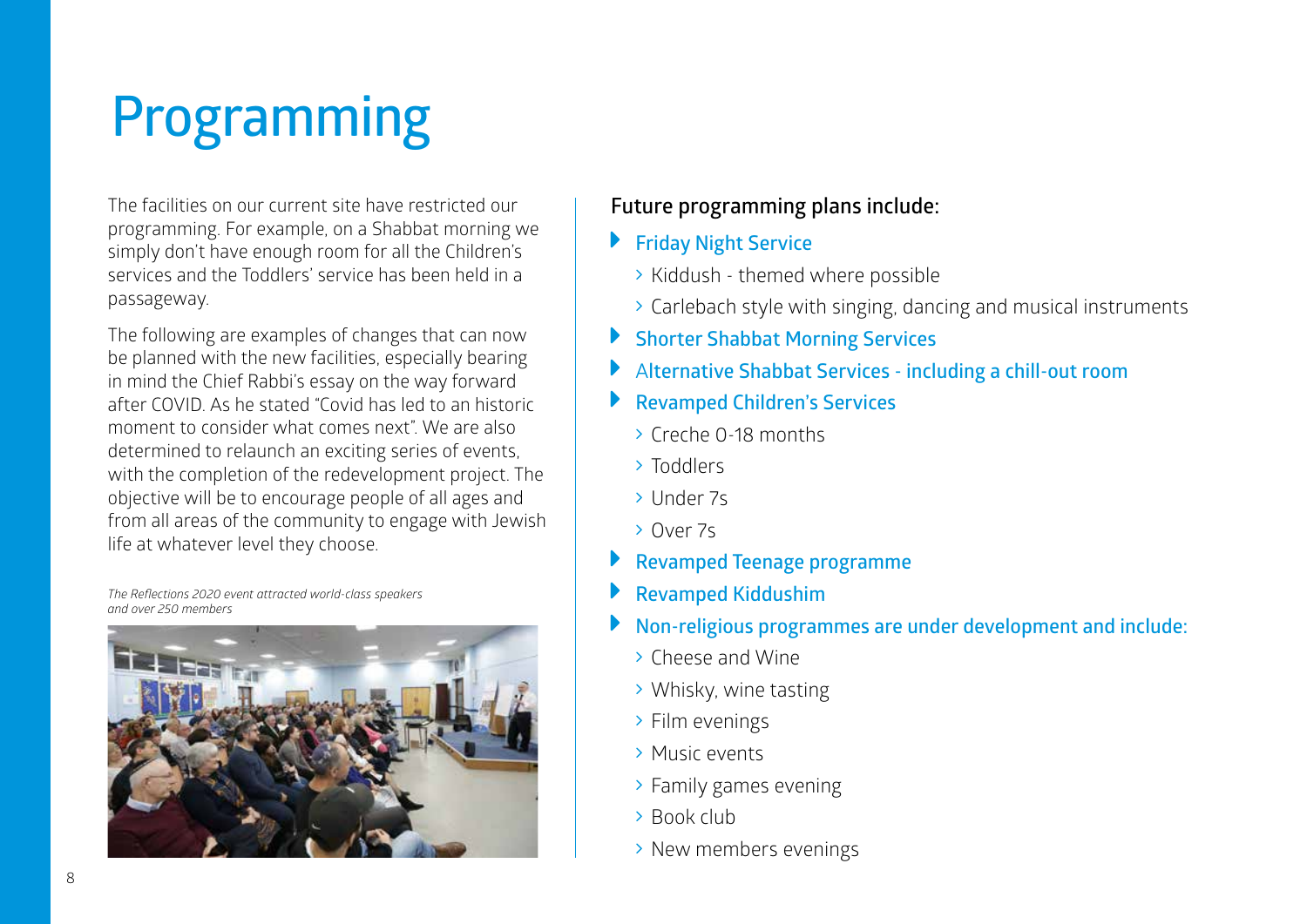

The current site has its main entrance on Limes Avenue and is very exposed, particularly when people stop to chat on entry and exit. Making this secure would be difficult, very expensive and cosmetically unattractive.

The redevelopment places the main entrance to the new foyer within an already secure compound, proving safer access for all. The entrance to the secure car park area is from a smaller, quieter road which is easier for surveillance. There will be proper external facilities including a covered area by the new pedestrian entrance for our security team, which will raise the profile of our security both externally and internally.

### **Security The works Timing**

The results of a membership survey in 2017 about the building showed a clear desire for change. The size of the words in the image below indicate how frequently words were used in members' responses.

Improve Par Larger Windows Seating Expand Air Conditioning Proper Pews Floor Ladies Section Knock Comfortable Shul Storey Rebuild Location Hall Lockers Space Enlarge Refurbish Entrance Security Install Youth Uselain **Extend Modernise** 

It has since become clear that the expense of knocking down the existing building and constructing a new one would place an unsustainable financial burden on the community. Instead, this project provides for most of the requirements from the survey, at a manageable and sustainable cost.

It is proposed that the building works will begin in Summer 2022.

The works will be phased so that everyday Shul life is disrupted as little as possible.

We are very excited to announce that full planning permission has been granted.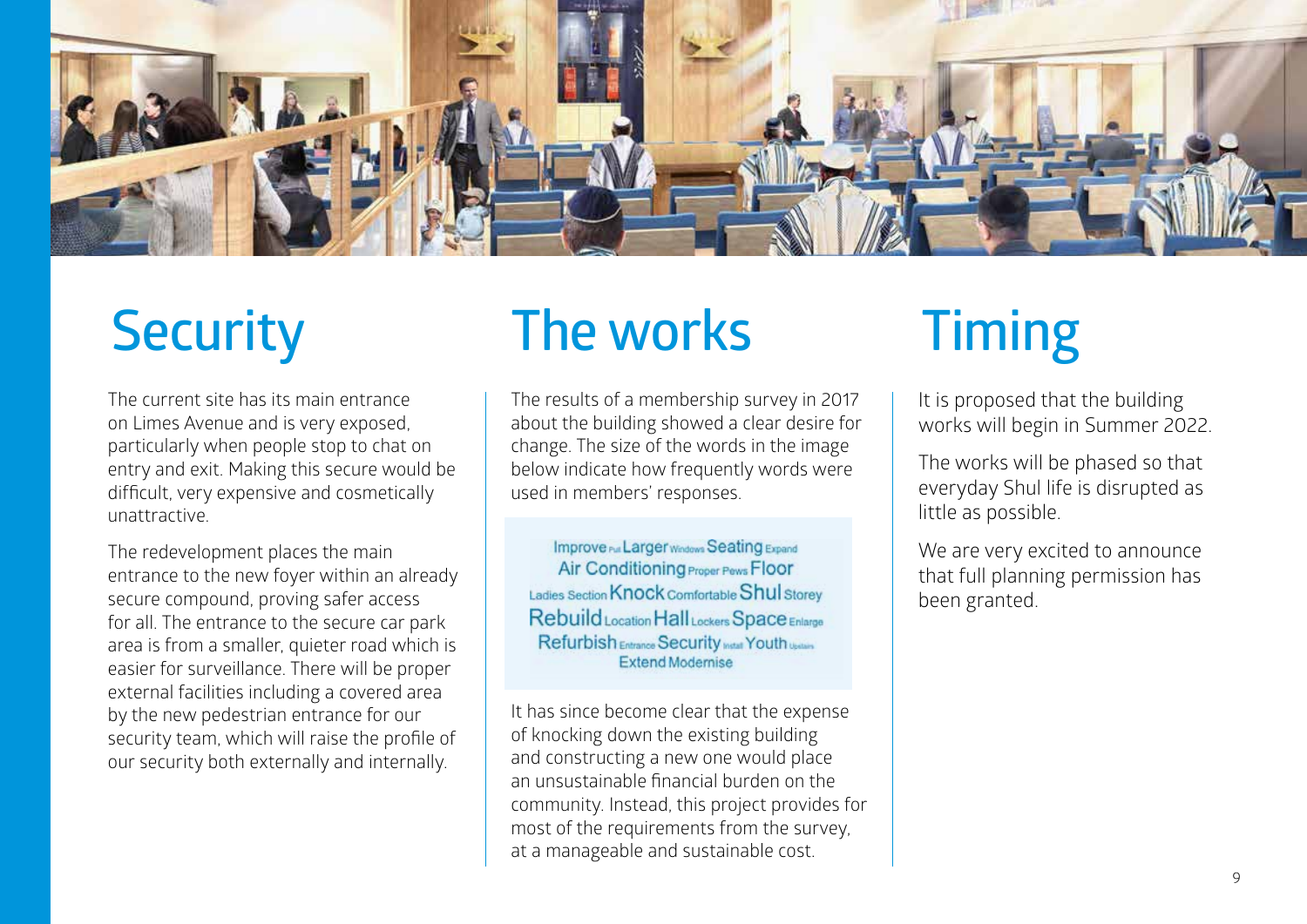# **The works - the main proposals**

#### **New entrance/foyer**

The new entrance will be moved to what is currently the space between the two synagogue buildings. It will be extremely light, bright, spacious and inviting, offering direct access to both parts of the site. There will be excellent security systems and electronic information screens.

#### **Main sanctuary**

The Shul space will be entirely modernised and reoriented. The women's and men's sections will be side by side. The Bimah will move towards the centre of the room, much closer to the women's section, enabling all parts of the community to feel more involved and engaged with the service. The Bimah itself will be light and movable, enabling the layout to be transformed when necessary, and the dais in front of the Ark will be reduced, allowing for more seating. The seating will be comfortable and fit for purpose, with storage and book rests.

#### **Classrooms**

There will be four classrooms, each with its own entrance and three with movable, sound-proofed partitions to allow them

to be joined to the main Shul space when necessary. The classrooms will be furnished so as to be multi-purpose and suitable for both social and educational purposes. Their main function will be for the daily nursery and the different children's services on Shabbat and Yom Tov.

### **Beit Midrash/Meeting Room**

One of the spaces currently used by the nursery will become the Beit Midrash, used for weekday services, Friday night services and youth services. It will be renovated and sound-proofed to become a beautiful and uplifting place for prayer. Again there will be movable partitions to allow it to be joined to the Shul space when necessary.

### **Offices**

The Shul administrators and nursery will have their own offices in their current locations. The rooms will be refurbished and modernised, making them a suitable and comfortable place for our staff to work and hold small meetings.

#### **Toilets**

All the toilets across the site will be totally refurbished.

### **Youth Room/Board Room/Library**

The space gained by extending the existing front entrance out to under the existing canopy will be transformed into a new multi-purpose meeting room, giving our youth an appropriate space to meet.

### **Kitchen**

The kitchen will be refurbished and modernised, enabling our volunteers and external caterers to cater for large and small events with greater ease.

#### **Function Room**

The community hall requires refurbishment and a new audio-visual system. This project provides limited improvement to the community hall. This could provide an income stream going forward, with hall hire for both synagogue members and the wider community.

#### **Accessibility**

The whole site will be fully accessible to those with mobility issues. There will be a new toilet added for those with physical disabilities.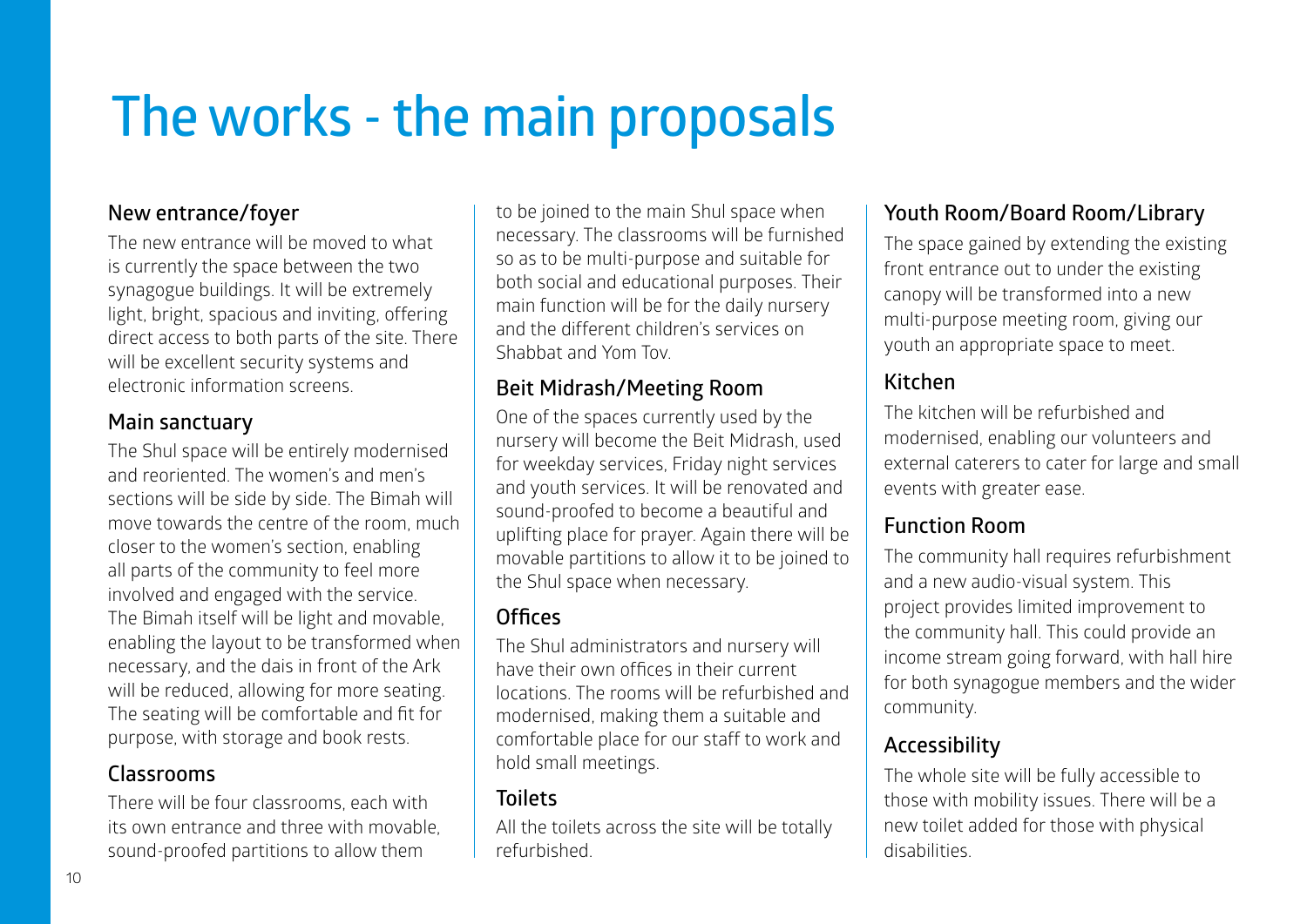# **£1.35 million.**

**The proposed budget is as follows:**

| Item                              | <b>Estimated cost</b> |
|-----------------------------------|-----------------------|
| Main Shul building                | £700,000              |
| Link extension                    | £380,000              |
| <b>Function hall</b>              | £150,000              |
| External works and<br>landscaping | £120,000              |
| <b>Total</b>                      | £1,350,000            |

### **Budget Sugar Family**  We estimate the cost to be **commitment**

The Sugar Family are very committed to this project and see this being a Community Project.

They are very generously partnering with us by pledging £600,000 on the basis that the community partners with them, and matches this pledge fully.

Our exciting community fundraising event will take place on **Sunday 30th and Monday 31st January 2022**



### **The next step…**

We'd love to discuss any part of this proposal with you further. Please be in touch with Rabbi Davis, Lindsay Shure or Colin Franklin.

# **Community Fundraising**

### **30th and 31st January 2022**

On Sunday 30th January we will kick off our 36-hour campaign to raise the remaining funds for our exciting project. We hope that you will want to be part of this once-in-ageneration community project, whereby we can build a wonderful new centre for Jewish Life in Chigwell and Hainault. There will be lots of ways to get involved.

Firstly, we are seeking out **Chigwell Champions** to lead the effort on the 30th and 31st January. We will be asking our Champions to reach out to family, friends, colleagues and loved ones to ask for their support. We understand that everyone's circumstances are different but any amount – big or small – will bring us closer to our goal of raising a further £300,000.

In whichever way you help, the community will benefit, and we will all be grateful. We also hope to have some fun events in Shul on Sunday 30th and a special Shabbat on January 29th.

To get involved, please let us know either via the office, email **refurb@chigshul.org.uk** or call one of the team (details on the back). We would love you to become a Champion.